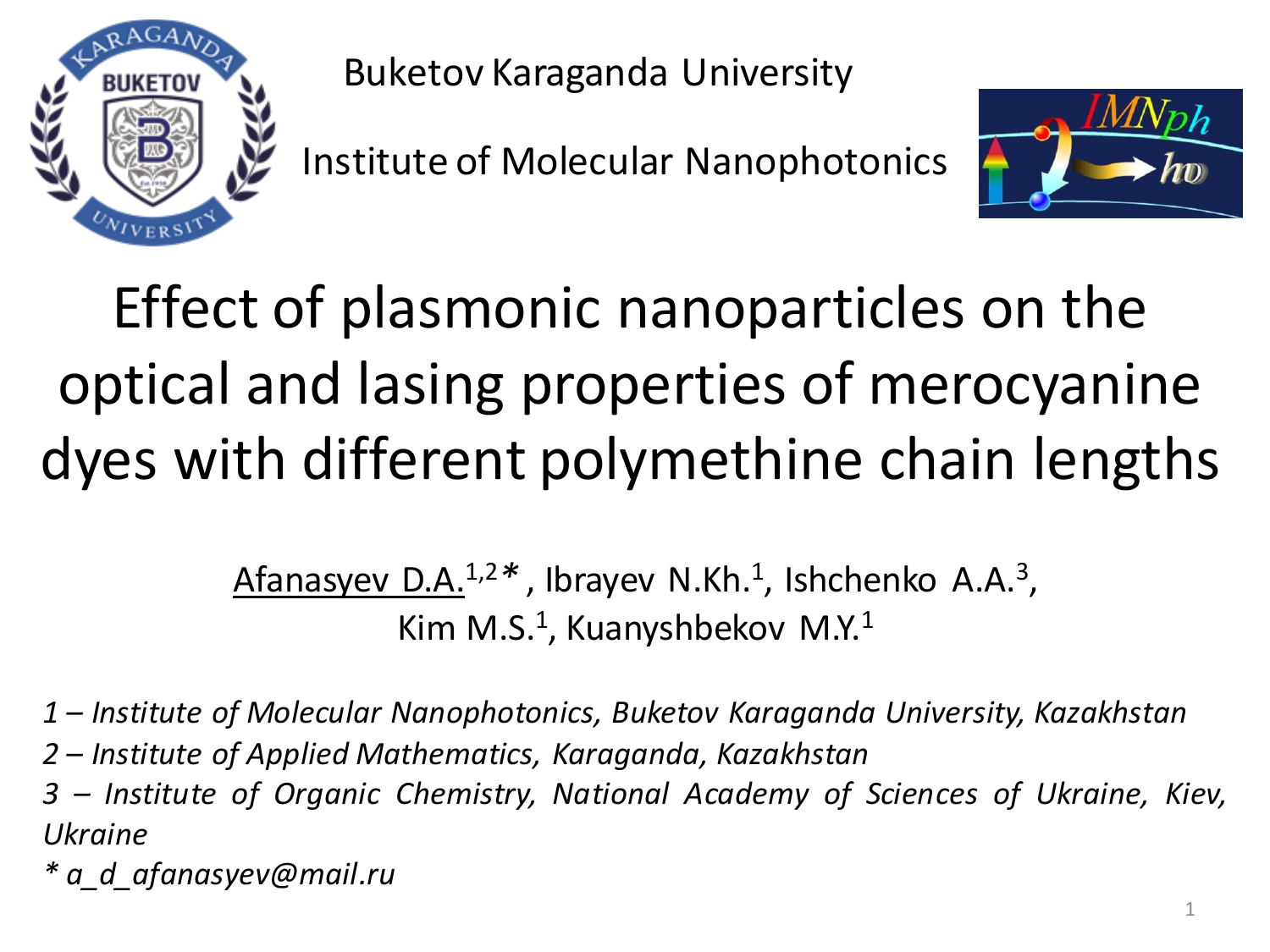The aim of the work: studding the effect of silver nanoparticles (NPs) on the spectral-luminescent and lasing properties of polymethine dyes depending on their structure. For this purpose a vinylogous series of neutral merocyanine dyes **1-3** was selected.

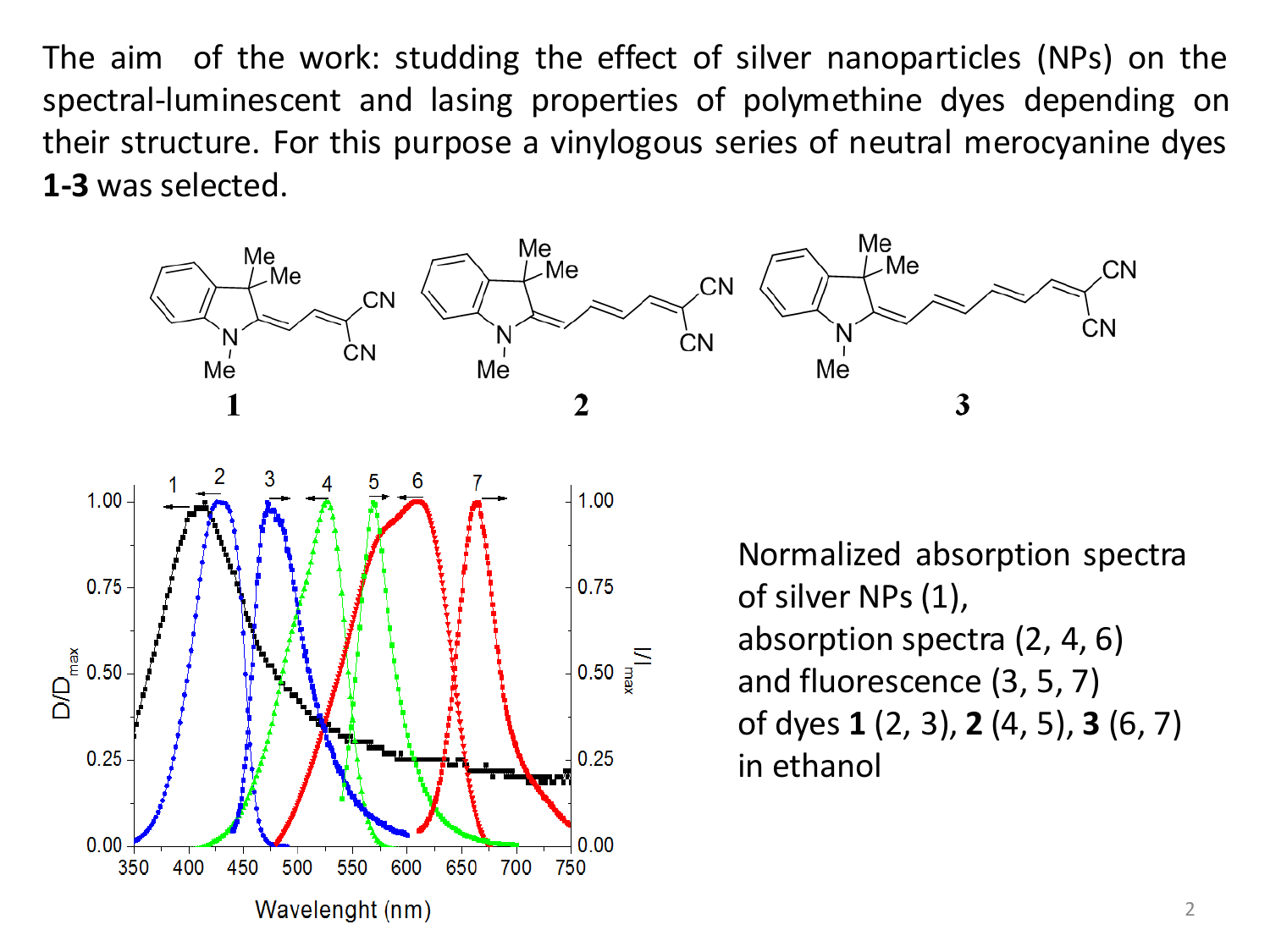Effect of silver NPs on optical properties of merocyanine dyes in solutions



Optical density  $D(1)$  and fluorescence intensity  $I_{FL}(2)$  of dyes 1 (a), 2 (b), 3 (c) in solutions with different concentrations of NPs

Spectral-fluorescence characteristics of ethanol solutions of merocyanine dyes

| Dye                     | $^{\perp}$ $^{\alpha}$ $\lambda$ maxi | $\Delta^a \lambda_{1/2}$ | $\int \lambda_{max}$ | $\Delta^{f} \lambda_{1/2}$ | $\boldsymbol{\phi}_{\epsilon}$ | $\tau_f$ , ns |      | $\omega$ . 10 <sup>15</sup> , | p, D |
|-------------------------|---------------------------------------|--------------------------|----------------------|----------------------------|--------------------------------|---------------|------|-------------------------------|------|
|                         | nm                                    | nm                       | nm                   | nm                         |                                |               |      | rad/s                         |      |
|                         | 426                                   | 52                       | 469                  | 68                         | 0.004                          | 0.26          | 0.93 | 4.16                          | 9.4  |
| $\overline{2}$          | 524                                   | 87                       | 582                  | 50                         | 0.008                          | 0.15          | 0.97 | 3.42                          | 10.7 |
| $\overline{\mathbf{3}}$ | 606                                   | 139                      | 670                  | 45                         | 0.05                           | 0.39          | 1.30 | 2.92                          | 13.3 |

3 *M*axima (<sup>α</sup>λ<sub>*max</sub> fλ<sub>max</sub>*) of optical density (a) and fluorescence intensities (f) of dyes and their half-</sub> widths (*Δ <sup>a</sup>λ1/2*, *Δ <sup>f</sup>λ1/2* ); *Ф<sup>f</sup> −* quantum yield of fluorescence; *τ −* luminescence lifetime; *f −* oscillator strength; *ω −* frequency of the transition from the ground state (*S<sup>0</sup>* ) to the first excited singlet state (*S1* ); *p −* electron dipole moment of the transition.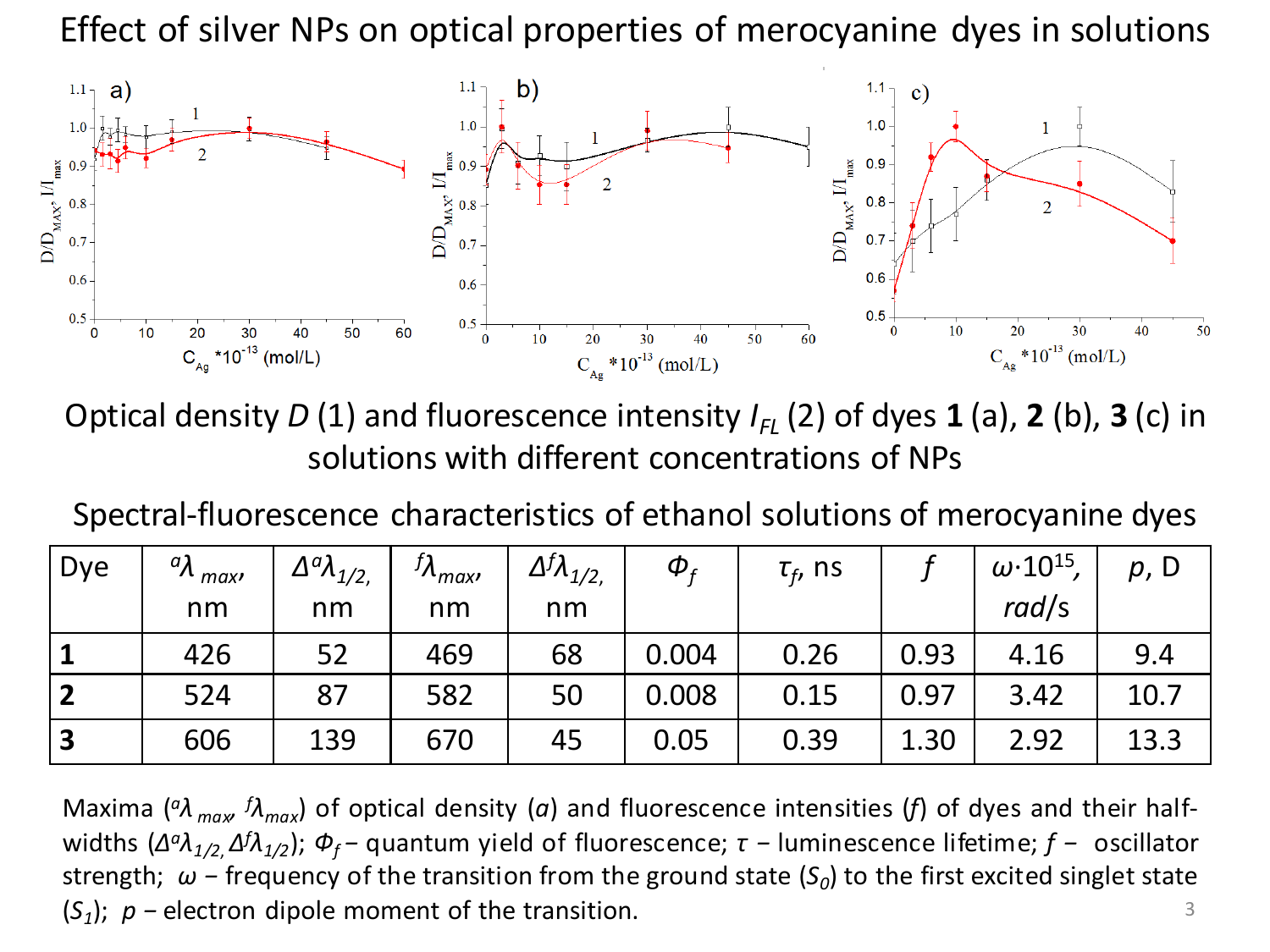## Effect of silver NPs on stimulated emission properties of merocyanine dyes **2** and **3**



Emission spectra of the dye **2** in ethanol without silver NPs (a) and at  $C_{NP}$  = 3×10<sup>-12</sup> mol/l (b) at different pump power densities

#### Characteristics of stimulated emissions of dyes **2**, **3** in ethanol with silver NPs

| <b>Samples</b>                                                | Threshold of generation $(P_{tr})$ , MW/cm <sup>2</sup> | $\Delta\lambda_{1/2}$ nm |
|---------------------------------------------------------------|---------------------------------------------------------|--------------------------|
| Dye 2 without NPs                                             | 186                                                     |                          |
| Dye 2 + Ag NPs $(3 \times 10^{-12} \text{ mol/l})$            | 172.5                                                   | 5.8                      |
| Dye 3 without NPs                                             | 33.5                                                    |                          |
| <sup>1</sup> Dye <b>3</b> + Ag NPs $(10^{-12} \text{ mol/l})$ | 26                                                      |                          |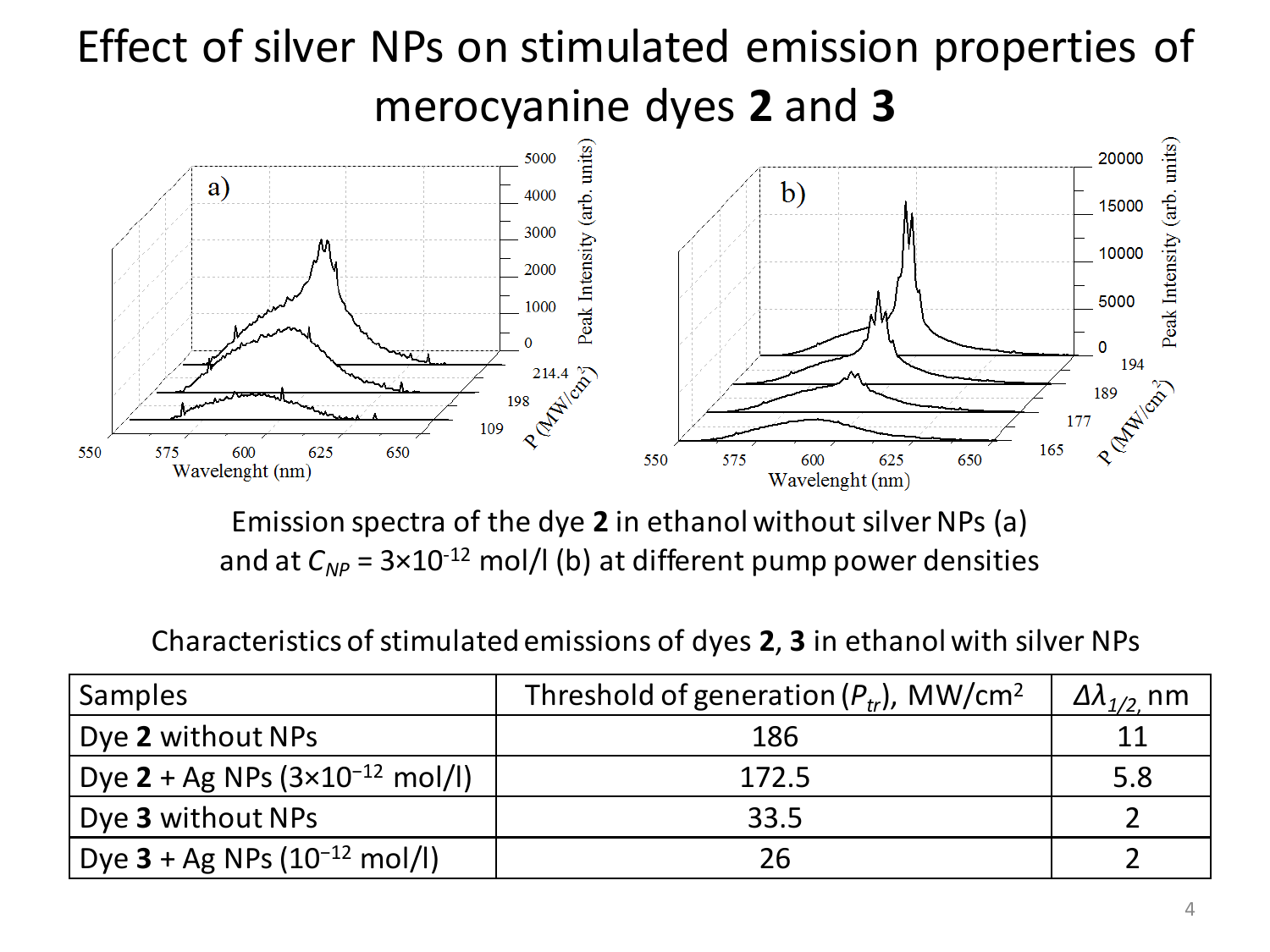### Conclusions:

- 1. Addition of silver NPs to the dye solutions increases the optical density *D* and the fluorescence intensity *I FL* of dyes **1-3**. The effect of silver NPs on *D* and *I FL* values increases with increasing the length of the polymethine chain.
- 2. The spectral overlap between silver NPs and merocyanines molecules decreases with increasing the length of the polymethine chain. An increase in the effect of silver NPs on the optical properties of the dye solutions may be related to an increase in the electron dipole moment (*p*) of the transition from the ground state to the first excited state with an increase in the length of the polymethine chain.
- 3. Changes in value of quantum yield *Ф<sup>f</sup>* in the series of dyes **1-3** correspond to changes observed in *D* and *I FL* values of dyes in the presence of silver NPs.
- 4. The presence of NPs in the solution with dyes **2** and **3** leads to a decrease in the generation threshold *Ptr* of stimulated radiation of dyes. The decrease in the value  $P_{tr}$  corresponds to the changes observed for *D, I FL* and *Ф<sup>f</sup>* values of the luminescence of dyes **2**, **3**.